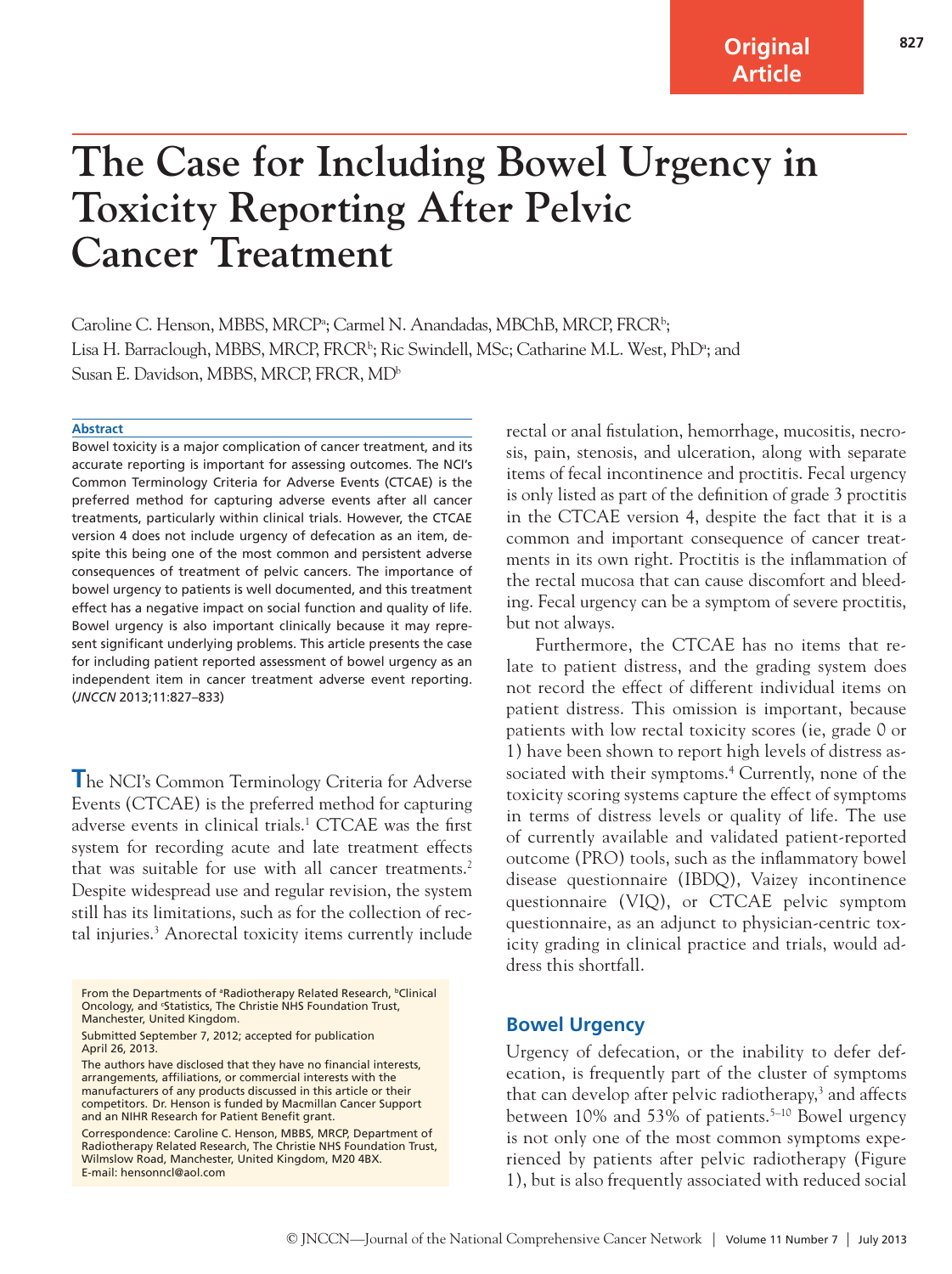



**Figure 1** Frequency of bowel symptoms over time showing urgency of defecation as the most common and persistant symptom. (A) The change in frequency of bowel-related complications reported after radiotherapy in 327 patients with cervix cancer (Jason Madan, MA, MSc, University of Bristol, and Rachid Rafia, MSc, Universiy of Sheffield, unpublished data). (B) Mean item scores plotted with respect to time after brachytherapy for the rectum/ bowel section of Common Terminology Criteria for Adverse Events, version 3, for 368 patients with prostate cancer (Carmel Anandadas, MBChB, MRCP, FRCR, The Christie NHS Foundation Trust, unpublished data).

functioning, reduced quality of life, $11,12$  and patient distress.4 Urgency of defecation can be so debilitating that some patients never leave the house so they can ensure that they are always close to a toilet, or do not eat for many hours before going out to avoid fecal incontinence.12

Urgency of defecation is also significant because it may indicate potentially life-threatening underlying problems, such as a recurrent or new malignancy.7 Multivariate analysis also shows that urgency, along with rectal bleeding and male gender, is an important indicator of chronic radiation proctopathy or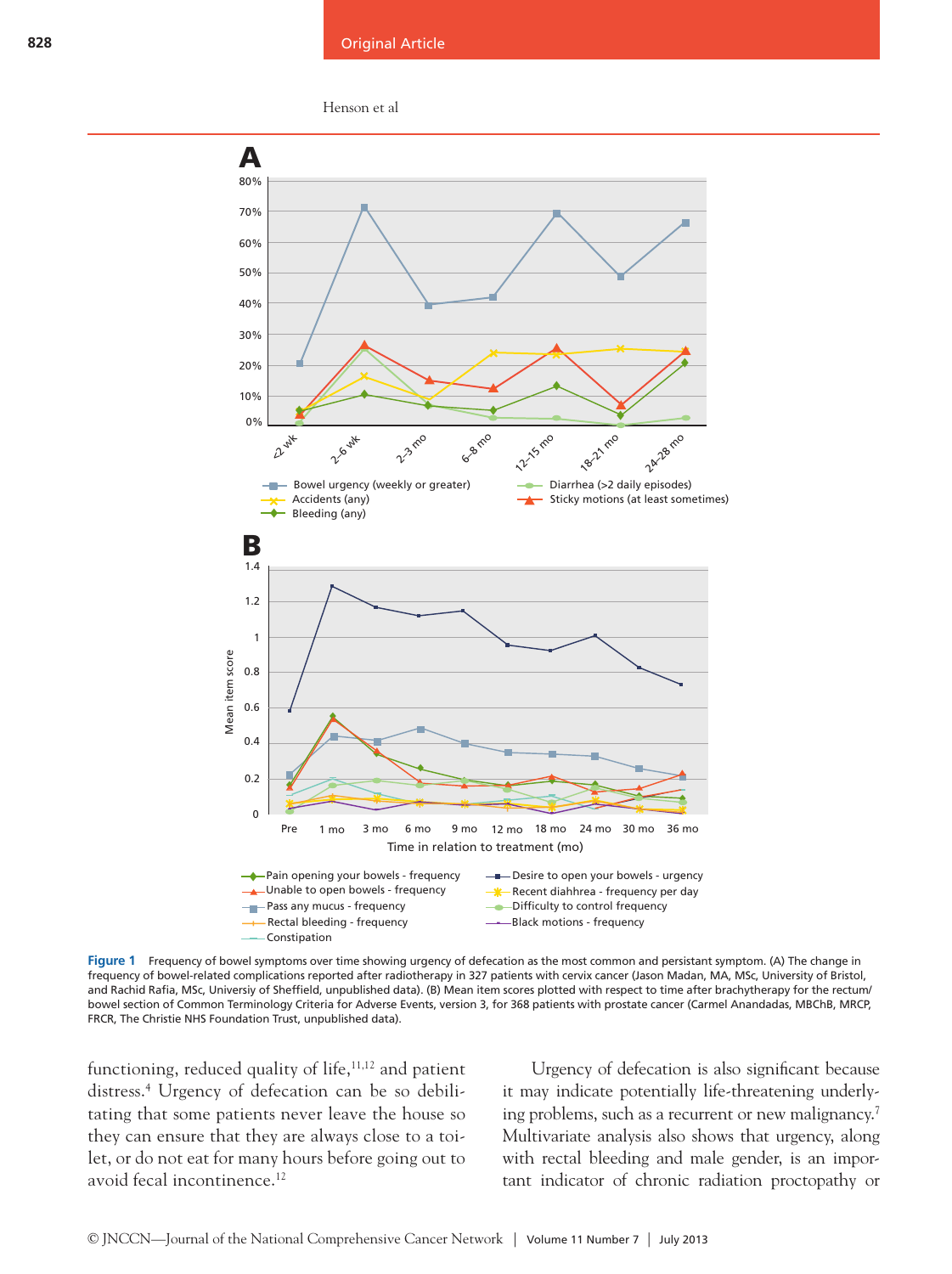colopathy.7 In combination, these characteristics have a positive predictive value of 87% for chronic radiation-related gastrointestinal injury.7 The presence of urgency as a symptom is therefore diagnostically significant. However, one-third of patients with gastrointestinal symptoms have diagnoses unrelated to previous radiotherapy, $\frac{7}{1}$  so other causes of urgency must be identified and excluded in this patient population.

Bowel urgency is an important consequence of not just conventional external-beam pelvic radiotherapy; up to 6.5% and 22% of patients develop bowel urgency after prostate brachytherapy and intensity-modulated radiotherapy, respectively.11,13–16 It is also a common symptom of other treatment modalities for malignancies of pelvic origin (Table 1). Up to 19% of patients develop bowel urgency after radical prostatectomy<sup>17–21</sup> and up to 73%, 40%, and 59% of patients with rectal cancer develop bowel urgency after surgery, chemoradiotherapy, and a combination of surgery and chemoradiotherapy, respectively.<sup>22–28</sup> Evidence also shows that combining treatment modalities for cervical and prostate cancer can increase gastrointestinal toxicity.20–29 Urgency of defecation after all modalities of cancer treatment for pelvic malignancies is clearly important in terms of the proportion of patients affected, impact on quality of life, and representation of underlying problems. However, toxicity grading systems do not give this symptom appropriate weighting. A need exists to include urgency of defecation as a separate item in any toxicity scoring system. Table 2 provides a suggested grading system for urgency of defecation as an item in a future revision of the CTCAE.

## **The Importance of PROs**

The incidences of bowel urgency in the studies summarized earlier were assessed using PRO measures. Toxicity reporting in both clinical and research settings is highly variable. Clinician-rated toxicity scores are often based on passive data collection relying on retrospective review and interpretation of case notes. This assumes that no report of toxicity equates to no toxicity, rather than the fact that the right questions may not have been asked or that the recording or interpretation of the patient's response may have been inaccurate. Many clinician-scored tools, including those in the CTCAE version 4, are very coarse tools arbitrarily reducing toxicity to an

ordinal score ranging from 1 (mild or asymptomatic) to 5 (death). Problems particularly exist with accurate detection of toxicity at the lower end of the spectrum. Information about symptoms that have required significant intervention or hospitalization (ie, CTCAE grades 3 or 4) are easier to capture, but those considered "mild" or requiring "localized treatment" (ie, CTCAE grades 1 or 2) may not be recorded in hospital notes. Significant limitations clearly exist with ordinal scales and the process of assigning arbitrary values or numbers to symptoms in terms of accuracy and clinical relevance. Additionally, although many scores require categorization of toxicity symptoms according to severity, no published data exist on which to base this stratification. This represents an important area for future research based on prospective cohorts of patient-reported data.

Underreporting of symptoms by patients also affects the ability to accurately identify and manage consequences of cancer treatment. Patients are often reluctant to disclose symptoms either because of embarrassment, $30$  not wanting to appear ungrateful about the treatment they have been given, $30$  thinking that symptoms are inevitable consequences and that nothing can be done about them, $31$  and wanting to use the time available to discuss issues specifically related to their cancer.<sup>32</sup> Patients also do not always report symptoms because of the measures they have taken to avoid them (eg, not leaving the house to avoid urgency-related fecal incontinence).33

Increasing evidence shows that PROs can complement survival outcome measures in patients with cancer34 to fully assess the impact of the disease and treatment on the physical, psychological, and social functioning of the patient.35 PROs and health-related quality-of-life measures, which assess not only symptom frequency but also severity and impact on a patients' life, can play an invaluable role in cancer intervention assessment and decision-making.<sup>36</sup>

Routine use of PROs would address the problem of underreporting of toxicity symptoms and would standardize toxicity documentation. PROs are a form of active data collection and do not rely on the correct questions being asked by the clinician, the answer being recorded appropriately, or the answer being recorded in a way that accurately reflects the patient's experience. Several PROs have been used to "measure" toxicity, but caution must be exercised to avoid their inappropriate use. PROs should be used in the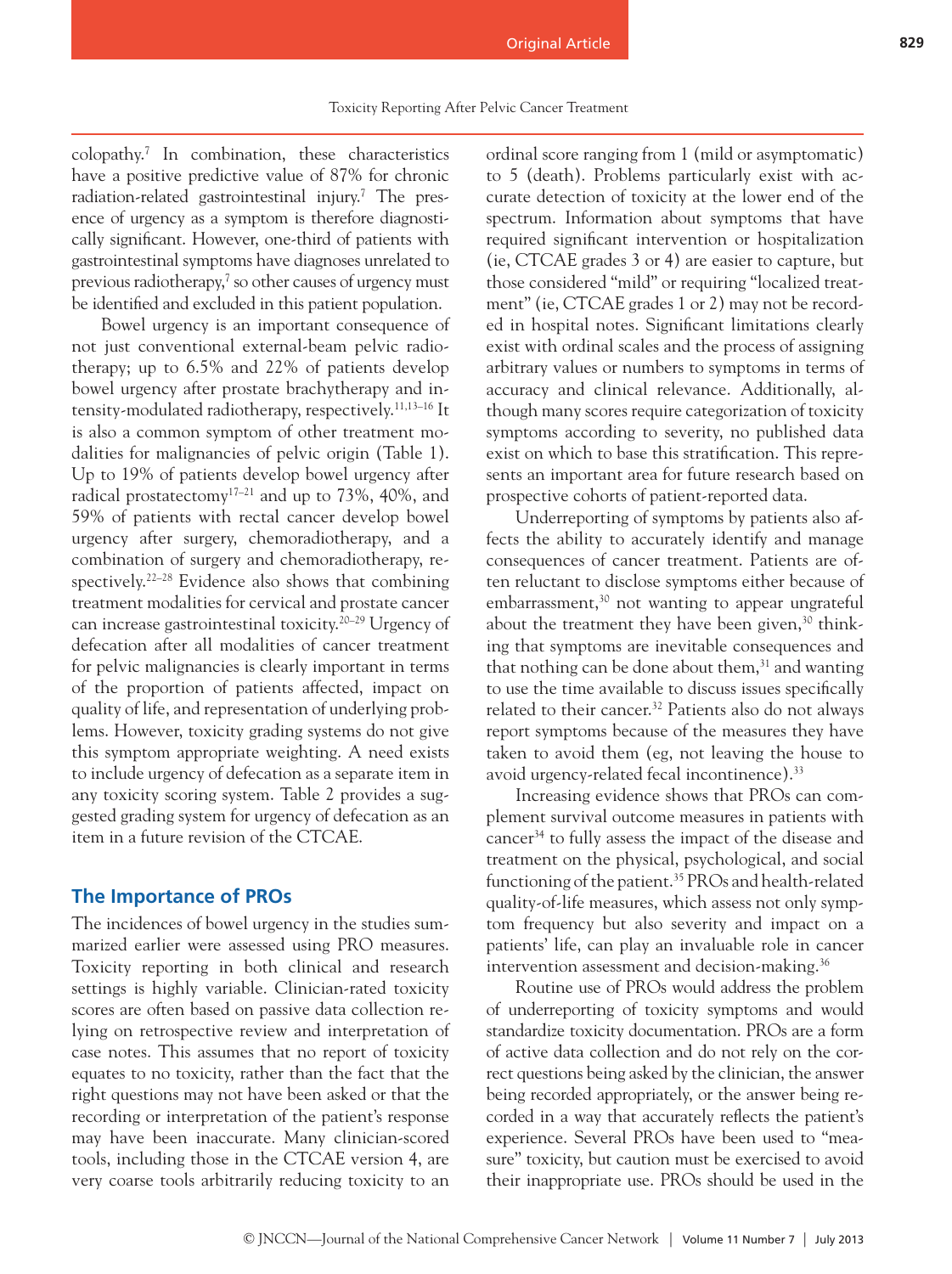#### Henson et al

## **Table 1 The Incidence of Bowel Urgency for Different Treatment Modalities for Various Tumor Sites**

| <b>Tumor Site</b>           | <b>Treatment Modality</b>                                  | <b>Method for Identifying</b><br><b>Bowel Urgency</b>                                  | Percentage                                                | <b>References</b> |
|-----------------------------|------------------------------------------------------------|----------------------------------------------------------------------------------------|-----------------------------------------------------------|-------------------|
| Anus                        | <b>EBRT</b> and brachytherapy                              | Symptom questionnaire <sup>a</sup>                                                     | 50%                                                       | 44                |
| Cervix                      | <b>EBRT</b>                                                | Symptom questionnaire <sup>a</sup>                                                     | 33%                                                       | 45                |
| Cervix & uterus             | <b>EBRT</b>                                                | Symptom questionnaire <sup>a</sup>                                                     | 67%                                                       | 46                |
| Gynecologic                 | EBRT +/- surgery                                           | Symptom questionnaire <sup>a</sup>                                                     | 29%                                                       | 47                |
| Prostate                    | EBRT                                                       | UCLA prostate cancer index                                                             | 30%                                                       | 17                |
|                             |                                                            | PCOS survey                                                                            | 29%                                                       | 20                |
|                             |                                                            | Symptom questionnaire <sup>a</sup>                                                     | 36%                                                       | 48                |
|                             |                                                            | Symptom questionnaire <sup>a</sup>                                                     | 13%                                                       | 49                |
|                             |                                                            | <b>LENT SOMA</b>                                                                       | Grade 1: 13%<br>Grade 2: 7%<br>Grade 3: 8%<br>Grade 4: 7% | 8                 |
|                             |                                                            | RTOG/EORTC                                                                             | Grade 2: 3%                                               | 15                |
| Prostate                    | Whole pelvis radiotherapy                                  | Expanded prostate cancer index<br>composite                                            | 15%                                                       | 8                 |
| Prostate                    | Prostate only radiotherapy                                 | Expanded prostate cancer index<br>composite                                            | 3%                                                        | 8                 |
| Prostate                    | <b>IMRT</b>                                                | RTOG <sup>b</sup>                                                                      | Grade 1: 11%<br>Grade 2: 3%                               | 11                |
|                             |                                                            | <b>RILIT</b>                                                                           | Grade 1: 21%<br>Grade 2: 1%                               | 13                |
| Prostate                    | Radical prostatectomy                                      | UCLA prostate cancer index symptom<br>questionnaire                                    | $2\% - 19\%$                                              | $17 - 21$         |
|                             |                                                            | Expanded prostate cancer index<br>composite                                            |                                                           |                   |
|                             |                                                            | Modified Kelly questionnaire                                                           |                                                           |                   |
| Prostate                    | Radical prostatectomy and EBRT                             | Symptom questionnaire <sup>a</sup>                                                     | 53%                                                       | 18                |
| Prostate                    | Brachytherapy                                              | RTOG/EORTC, <sup>b</sup> CTCAE v3c                                                     | Grade 0: 100%<br>Grade 1: 7%                              | 15<br>16          |
| Rectum                      | Surgery alone                                              | History of urgency; symptom quest <sup>a</sup> ;<br>structured interview               | 4%-73%                                                    | $22 - 24$         |
| Rectum                      | Surgery with preoperative CRT                              | Modified AMS fecal incontinence<br>questionnaire                                       | 40%                                                       | 26                |
| Rectum                      | Surgery with postoperative CRT                             | Anorectal function questionnaire                                                       | 36%                                                       | 27                |
| Rectum                      | Surgery with EBRT                                          | Symptom questionnaire <sup>a</sup>                                                     | 53%                                                       | 50                |
| Rectum                      | Intersphincteric resection +/- CRT                         | Symptom questionnaire <sup>a</sup>                                                     | 59%                                                       | 28                |
| Rectum                      | Intersphincteric resection +/- preoperative<br><b>EBRT</b> | Modified AMS fecal incontinence<br>questionnaire<br>Symptom questionnaire <sup>a</sup> | 19%-32%                                                   | 51,52             |
| Rectum                      | <b>CRT</b>                                                 | Symptom questionnaire <sup>a</sup>                                                     | 40%                                                       | 25                |
| Mixed pelvic<br>tumor sites | <b>EBRT</b>                                                | Symptom questionnaire <sup>a</sup>                                                     | 53%                                                       | 10                |

Abbreviations: AMS, American Medical Systems; CRT, chemoradiation; CTCAE, Common Terminology Criteria for Adverse Events; EBRT, external-beam radiotherapy; EORTC, European Organisation for Research and Treatment of Cancer; IMRT, intensity-modulated radiotherapy; LENT SOMA, Late Effects of Normal Tissue—Subjective, Objective, Management, Analytic scale; PCOS, Prostate Cancer Outcomes Study; RILIT, Radiotherapy-Induced Lower Intestinal Toxicity score (adapted from RTOG); RTOG, Radiation Therapy Oncology Group Score; UCLA, University of California, Los Angeles. <sup>a</sup>Refers to locally developed in-house symptom-based questionnaire to identify gastrointestinal symptoms delivered as either a questionnaire or interview. Urgency is mainly scored as either absent or present, but sometimes in terms of how common the symptom is to the individual participant. This table reports *any* urgency as an overall percentage for in-house questionnaires. **bModified to include urgency of defecation.**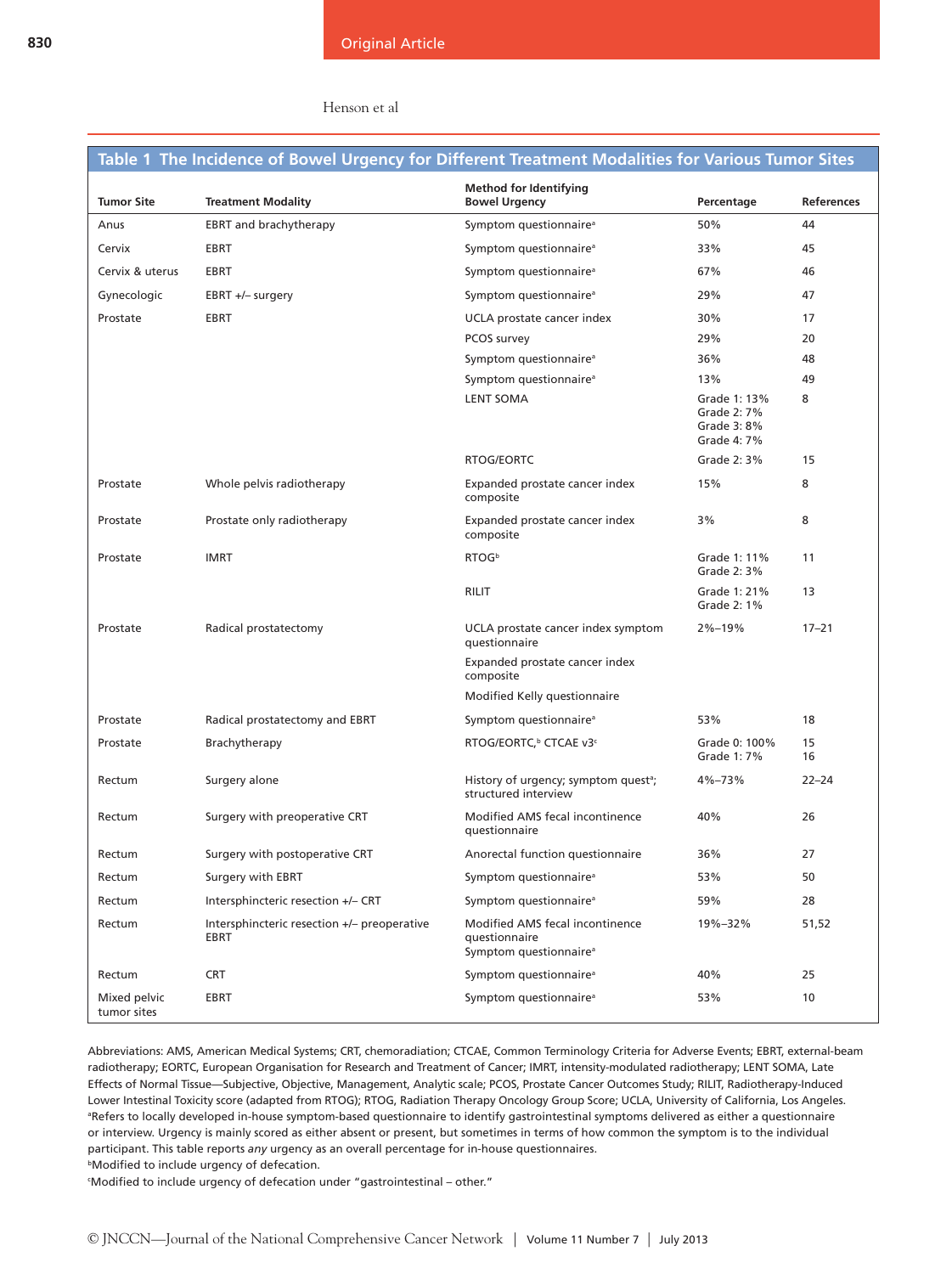| Table 2 Suggested Grading for Urgency of Defecation as an Item in Common Terminology<br><b>Criteria for Adverse Events</b> |                                                                                                                                           |                                                                                                                                                                                                            |                                                                                                                                                              |                                                                                                                                                                         |         |  |  |  |
|----------------------------------------------------------------------------------------------------------------------------|-------------------------------------------------------------------------------------------------------------------------------------------|------------------------------------------------------------------------------------------------------------------------------------------------------------------------------------------------------------|--------------------------------------------------------------------------------------------------------------------------------------------------------------|-------------------------------------------------------------------------------------------------------------------------------------------------------------------------|---------|--|--|--|
| <b>Adverse Event</b>                                                                                                       | Grade 1                                                                                                                                   | Grade 2                                                                                                                                                                                                    | Grade 3                                                                                                                                                      | Grade 4                                                                                                                                                                 | Grade 5 |  |  |  |
| Urgency of<br>defecation <sup>a</sup>                                                                                      | Intermittent<br>urgency of<br>defecation (1<br>episode in the last<br>month or less)<br>No associated<br>fecal incontinence<br>or soiling | Frequent urgency<br>of defecation<br>(1 episode in<br>the last week or<br>more) with no<br>associated fecal<br>incontinence<br>or soiling but<br>limiting ability<br>to complete all<br>desired activities | Daily urgency of<br>defecation with<br>or without fecal<br>incontinence<br>with or without<br>the need to wear<br>pads or take<br>constipating<br>medication | Constant urgency<br>of defecation<br>with regular fecal<br>incontinence or<br>soiling with or<br>without the need<br>to wear pads or<br>take constipating<br>medication | ٠       |  |  |  |
|                                                                                                                            | No impact on ADL                                                                                                                          |                                                                                                                                                                                                            | Limitation of<br>ADL                                                                                                                                         | Significant<br>limitation of ADL<br>or inability to<br>leave the house                                                                                                  |         |  |  |  |

#### Toxicity Reporting After Pelvic Cancer Treatment

Abbreviation: ADL, activities of daily living.

a Defined as a disorder characterized by the inability to defer defecation by 15 minutes, which is often associated with fear of or actual fecal incontinence.

context in which they were validated. In terms of gastrointestinal toxicity, IBDQ, VIQ, and CTCAE pelvic symptom questionnaires are all validated. Qualityof-life questionnaires, however, are frequently misused as a surrogate measure of toxicity outcomes for cancer treatments despite the fact that they are not designed to detect toxicity and have not been validated for this indication. Numerous factors affect quality of life other than symptoms, including personal and environmental factors and having a diagnosis of cancer,<sup>37</sup> and therefore using these tools to assess toxicity constitutes a significant methodologic error.

## **The Future of Toxicity Measurement**

Accurate and consistent identification and measurement of the consequences of cancer treatment are essential to ensure the safety of current and emerging interventions and facilitate the provision of gold-standard aftercare. Assessment tools need to be refined to ensure that they are asking the right questions to detect toxicity, and the way toxicity is measured and compared must be improved. Widely accepted tools must be available to allow comparison between trials and within clinical practice, and those comparisons must be statistically meaningful. Toxicity must be measured at consistent time points, and routine use of validated PROs must be seriously considered. Several groups are working to develop PROs for this patient group, including the NCI PRO program and the Patient Reported Outcome Measurement Information System (PROMIS).

Despite increasing recognition that routine measurement of PROs can potentially improve planning, monitoring, and management of cancer care,  $38-42$ several barriers remain to their adoption in clinical practice, including concerns regarding confidentiality, doubts that they are a valuable tool to guide patient care, and concerns regarding the time and resources required for their implementation in routine practice.34 These issues are beginning to be addressed with the development of electronic versions of PROs, which have been shown to be as feasible as paper forms,43 and work to statistically change the scoring system from an ordinal to a linear score and to simplify it and facilitate its use in the clinic setting.

## **Conclusions**

The purpose of oncology follow-up is early detection of disease recurrence, metastatic spread, or treatmentrelated morbidity. In terms of detecting toxicity after cancer treatment, the tools must fit this purpose, and be practical to use in a clinical setting and comprehensive in reporting important symptoms experienced by patients. Having the right tools will ensure adequate identification of symptoms to facilitate appropriate intervention and specialist referral. In the context of pelvic malignancies, current scoring systems should be revised to include bowel urgency,<sup>3</sup> and toxicity recording should include suitable validated PROs to complement physician-reported measures.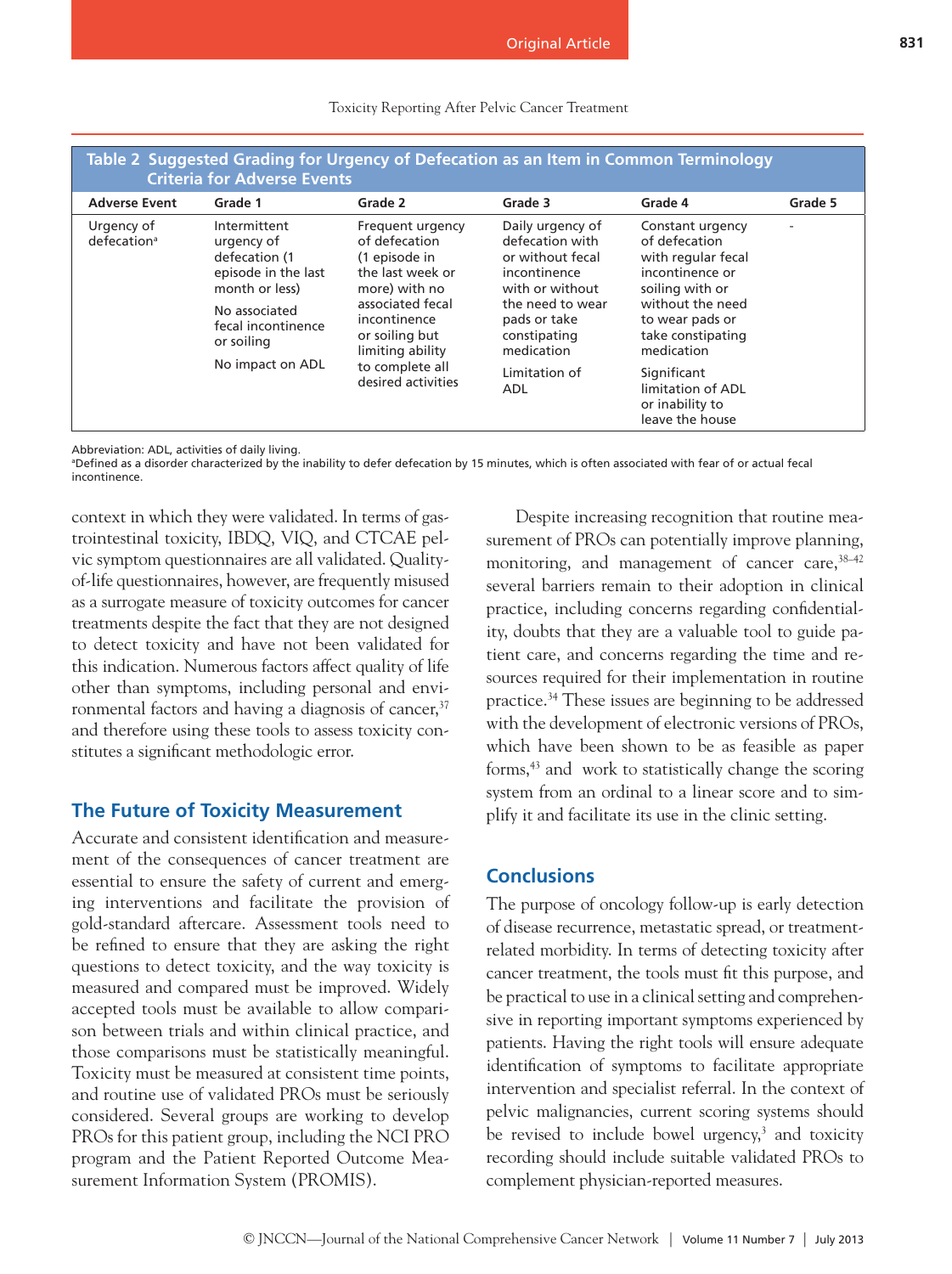#### Henson et al

## **References**

- **1.** Chen Y, Trotti A, Coleman CN, et al. Adverse event reporting and developments in radiation biology after normal tissue injury: International Atomic Energy Agency consultation. Int J Radiat Oncol Biol Phys 2006;64:1442–1451.
- **2.** Davidson SE, Trotti A, Ataman OU, et al. Improving the capture of adverse event data in clinical trials: the role of the International Atomic Energy Agency. Int J Radiat Oncol Biol Phys 2007;69:1218–1221.
- **3.** Capp A, Inostroza-Ponta M, Bill D, et al. Is there more than one proctitis syndrome? A revisitation using data from the TROG 96.01 trial. Radiother Oncol 2009;90:400–407.
- **4.** Bergmark K, Avall-Lundqvist E, Dickman PW, et al. Patient-rating of distressful symptoms after treatment for early cervical cancer. Acta Obstet Gynecol Scand 2002;81:443–450.
- **5.** Bruheim K, Guren MG, Skovlund E, et al. Late side effects and quality of life after radiotherapy for rectal cancer. Int J Radiat Oncol Biol Phys 2010;76:1005–1011.
- **6.** Khalid U, McGough C, Hackett C, et al. A modified inflammatory bowel disease questionnaire and the Vaizey Incontinence questionnaire are more sensitive measures of acute gastrointestinal toxicity during pelvic radiotherapy than RTOG grading. Int J Radiat Oncol Biol Phys 2006;64:1432–1441.
- **7.** Andreyev HJ, Vlavianos P, Blake P, et al. Gastrointestinal symptoms after pelvic radiotherapy: Role for the gastroenterologist? Int J Radiat Oncol Biol Phys 2005;62:1464–1471.
- **8.** Livsey JE, Routledge J, Burns M, et al. Scoring of treatment-related late effects in prostate cancer. Radiother Oncol 2002;65:109–121.
- **9.** Olopade FA, Norman A, Blake P, et al. A modified inflammatory bowel disease questionnaire and the Vaizey Incontinence questionnaire are simple ways to identify patients with significant gastrointestinal symptoms after pelvic radiotherapy. Br J Cancer 2005;92:1663–1670.
- **10.** Haddock MG, Sloan JA, Bollinger JW, et al. Patient assessment of bowel function during and after pelvic radiotherapy: results of a prospective phase III North Central Cancer Treatment Group clinical trial. J Clin Oncol 2007;25:1255–1259.
- **11.** De Meerleer G, Vakaet L, Meersschout S, et al. Intensitymodulated radiotherapy as primary treatment for prostate cancer: acute toxicity in 114 patients. Int J Radiat Oncol Biol Phys 2004;60:777–787.
- **12.** Andreyev J. Gastrointestinal symptoms after pelvic radiotherapy: a new understanding to improve management of symptomatic patients. Lancet Oncol 2007;8:1007–1017.
- **13.** Fonteyne V, De Neve W, Villeirs G, et al. Late radiotherapyinduced lower intestinal toxicity (RILIT) of intensity-modulated radiotherapy for prostate cancer: the need for adapting toxicity scales and the appearance of the sigmoid colon as co-responsible organ for lower intestinal toxicity. Radiother Oncol 2007;84:156– 163.
- **14.** Henderson A, Ismail AK, Cunningham M, et al. Toxicity and early biochemical outcomes from 125iodine prostate brachytherapy in the UK. A prospective study. Clin Oncol (R Coll Radiol) 2004;16:95–104.
- **15.** Lesperance RN, Kjorstadt RJ, Halligan JB, Steele SR. Colorectal complications of external beam radiation versus brachytherapy for prostate cancer. Am J Surg 2008;195:616–620.
- **16.** Shah JN, Ennis RD. Rectal toxicity profile after transperineal interstitial permanent prostate brachytherapy: use of a comprehensive toxicity scoring system and identification of

rectal dosimetric toxicity predictors. Int J Radiat Oncol Biol Phys 2006;64:817–824.

- **17.** Madalinska JB, Essink-Bok ML, de Koning HJ, et al. Healthrelated quality-of-life effects of radical prostatectomy and primary radiotherapy for screen-detected or clinically diagnosed localized prostate cancer. J Clin Oncol 2001;19:1619–1628.
- **18.** Hofmann T, Gaesheimer S, Buchner A, et al. An unrandomized prospective comparison of urinary continence, bowel symptoms and the need for further procedures in patients with and with no adjuvant radiation after radical prostatectomy. BJU Int 2003;92:360–364.
- **19.** Dahm P, Silverstein AD, Weizer AZ, et al. A longitudinal assessment of bowel related symptoms and fecal incontinence following radical perineal prostatectomy. J Urol 2003;169:2220–2224.
- **20.** Potosky AL, Davis WW, Hoffman RM, et al. Five-year outcomes after prostatectomy or radiotherapy for prostate cancer: the prostate cancer outcomes study. J Natl Cancer Inst 2004;96:1358–1367.
- **21.** Kirschner-Hermanns R, Borchers H, Reineke T, et al. Fecal incontinence after radical perineal prostatectomy: a prospective study. Urology 2005;65:337–342.
- **22.** Efthimiadis C, Basdanis G, Zatagias A, et al. Manometric and clinical evaluation of patients after low anterior resection for rectal cancer. Tech Coloproctol 2004;8(Suppl 1):s205–207.
- **23.** Hida J, Yoshifuji T, Tokoro T, et al. Comparison of long-term functional results of colonic J-pouch and straight anastomosis after low anterior resection for rectal cancer: a five-year follow-up. Dis Colon Rectum 2004;47:1578–1585.
- **24.** Nikoletti S, Young J, Levitt M, et al. Bowel problems, self-care practices, and information needs of colorectal cancer survivors at 6 to 24 months after sphincter-saving surgery. Cancer Nurs 2008;31:389–398.
- **25.** Chen RC, Mamon HJ, Chen YH, et al. Patient-reported acute gastrointestinal symptoms during concurrent chemoradiation treatment for rectal cancer. Cancer 2010;116:1879–1886.
- **26.** Pucciarelli S, Del Bianco P, Efficace F, et al. Health-related quality of life, faecal continence and bowel function in rectal cancer patients after chemoradiotherapy followed by radical surgery. Support Care Cancer 2010;18:601–608.
- **27.** Lupattelli M, Mascioni F, Bellavita R, et al. Long-term anorectal function after postoperative chemoradiotherapy in high-risk rectal cancer patients. Tumori 2010;96:34–41.
- **28.** Tilney HS, Tekkis PP. Extending the horizons of restorative rectal surgery: intersphincteric resection for low rectal cancer. Colorectal Dis 2008;10:3–15.
- **29.** Vale CL, Tierney JF, Davidson SE, et al. Substantial Improvement in UK Cervical Cancer Survival with Chemoradiotherapy: results of a Royal College of Radiologists' audit. Clin Oncol (R Coll Radiol) 2010;22:590–601.
- **30.** Hackett C. Pelvic radiotherapy and GI side effects: Hobson's choice? Gastrointest Nurs 2005;3:18–24.
- **31.** Faithfull S. 'Just grin and bear it and hope that it will go away': coping with urinary symptoms from pelvic radiotherapy. Eur J Cancer Care (Engl) 1995;4:158–165.
- **32.** Gami B, Harrington K, Blake P, et al. How patients manage gastrointestinal symptoms after pelvic radiotherapy. Aliment Pharmacol Ther 2003;18:987–994.
- **33.** Putta S, Andreyev HJ. Faecal incontinence: a late side-effect of pelvic radiotherapy. Clin Oncol (R Coll Radiol) 2005;17:469–477.
- **34.** Lipscomb J, Gotay CC, Snyder CF. Patient-reported outcomes in cancer: a review of recent research and policy initiatives. CA